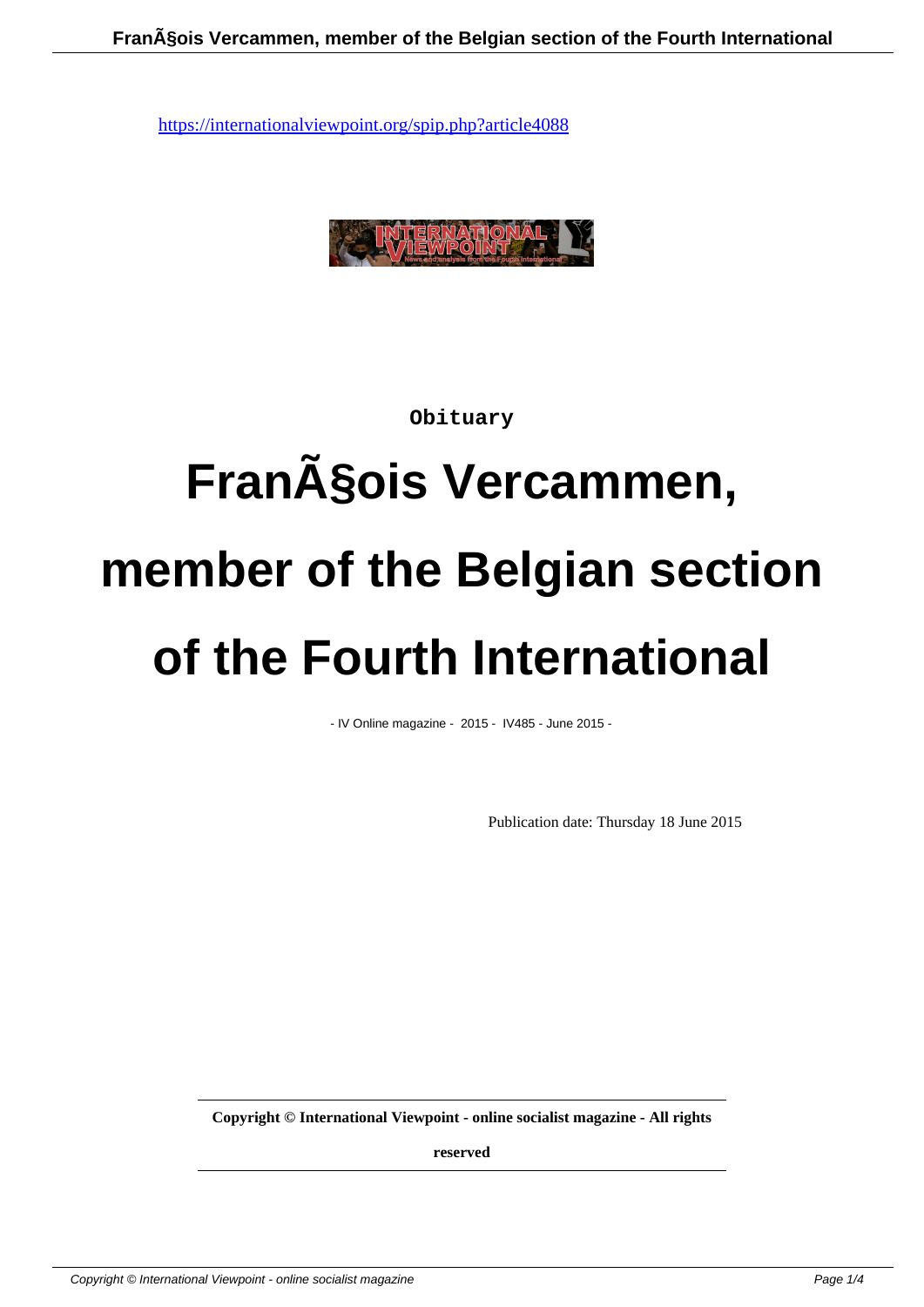We have heard of the death of our Belgian comrade Fran $\tilde{A}$ §ois Vercammen on Tuesday, **June 16, 2015 after a long illness. Aged 69, Fran** $\tilde{A}$ §ois was a pillar of the LCR (Belgian **section of the Fourth International) but also one of the main leaders of the Fourth International. For years, thanks to his knowledge of several languages, he had regularly monitored the activities of its different sections and in particular of the French LCR.**

A faithful companion of our comrade, Ernest Mandel, a Belgian economist recognized worldwide, Fran§ois was himself the author of many books and publications and was for a long time involved with training at the Amsterdam School.

He attentively followed the debates in the LCR up to the creation of the NPA and many will remember his ability to listen, his kindness and his simplicity. Very open to all developments and debates, he nonetheless maintained the rigor necessary to revolutionary combat.

He was known for his laughter, his love of life and of activism until a stroke a few years ago which quickly cut him off from the world.

### **Alain Krivine**

## **The death of our comrade François Vercammen**

Our friend and comrade Fran§ois Vercammen died on Tuesday, June 16, 2015. Fran§ois had been ill for years and had been cared for in an institution for the last few months. He passed away peacefully, in the presence of his companion, Leen, surrounded by the affection of his loved ones.

Fran§oisâEuros"s conscious political life was entirely devoted to the struggle for the emancipation of the exploited and oppressed. Born into a family of Antwerp dockworkers, Fran§ois was won at a very young age to revolutionary Marxism and to the Fourth International. Through his profound knowledge of the working class, his great historic culture and his strategic vision, he rapidly established himself as a leader of the first level, first in Belgium and then in Europe.

Within the Belgian section, FranASois was noted particularly for his fine analysis of the strength and the weaknesses of the labour movement, particularly from what he called the âEurosoeoppositional reformismâEuros of the FGTB. Many trade unionists have benefited from his insights, simple without superficiality and pedagogic without paternalism.

Within the Fourth International, Fran§ois participated, with Pierre Rousset, in the foundation of the International Institute for Research and Education in Amsterdam, within which he perfected his knowledge of the Russian revolution and of the thought of Lenin, of whom he was a great admirer.

During his last active years, Fran§ois threw all his strength and intelligence into the analysis of the âEurosoeEuropean despotic proto-stateâEuros and the construction of the European Anti-Capitalist Left (EACL).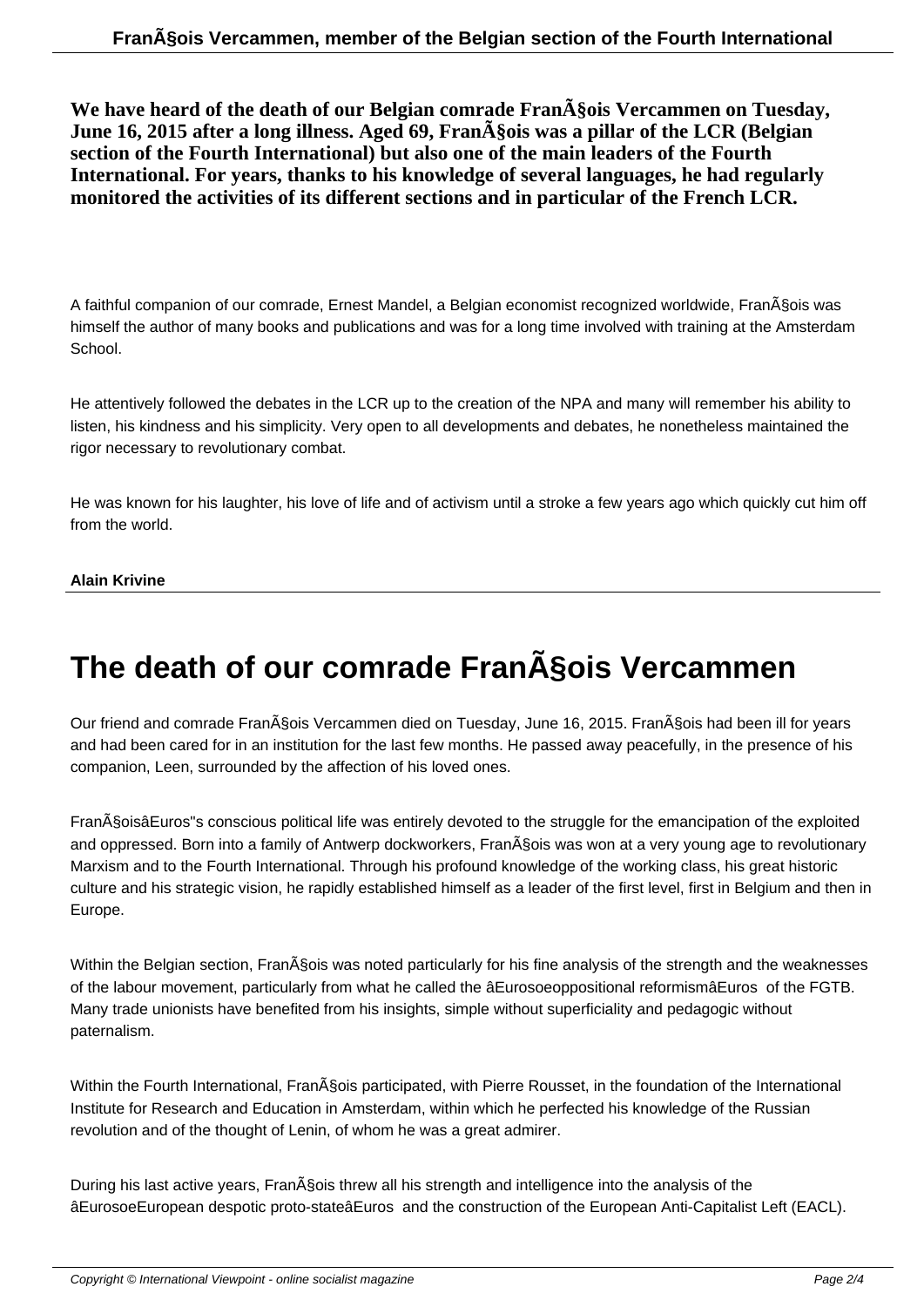Constantly travelling from one end of the continent to the other, he was involved in actively building links between the Italian PRC, the Scottish SSP, the Red-Green Alliance of Denmark, the Portuguese Left Bloc, and the French LCR, in particular.

In 2005, Fran§ois took an important role in the organization of a symposium in tribute to his spiritual father, Ernest Mandel, ten years after the death of the latter. Those who knew him retain the memory of a man who was friendly, helpful, fully dedicated to the cause of the emancipation, contemptuous of honours and those who sought them.

François was a formidable and intransigent polemicist, but someone who, in debates, never left the terrain of the ideas and principles to which he devoted his life. A special tribute will be made on July 3, 2015 in Brussels, in the afternoon (the time is not yet fixed), in the salle La Tentation, rue de Laeken 28. We will return soon on the life of Fran§ois, on this site.

In the name of the LCR, we express our very sincere condolences to Leen and to FranASoisâEuros"s family. The struggle continues, and âEurosoeSwaâEuros remains in our hearts.

### **Daniel Tanuro and Thomas Weyts**

## **François Vercammen, a militant generation**

François Vercammen was one of our leading cadre coming out of the 1960s youth radicalization. Playing an important role in the renewal of the organization in Belgium, he was actively involved in the Fourth International in the constitution a leadership team composed of activists from the same generation (from various countries and continents) - alongside "old" comrades such as Ernest Mandel, Livio Maitan and Pierre Frank. His main field of activity was Europe.

He drew heavily on the European experience when we together launched the International Institute for Research and Education (IIRE) in Amsterdam in 1982 (he remained a co-director until 1985). At the time, two three-month educational sessions were held each year in the institute. The purpose not just "transmitting" "knowledge," but more thinking collectively - with participants, as well as visiting speakers - abouts the lessons of the history of social and revolutionary struggles. In particular, it was an opportunity for our generation of activists in the FI to take stock after some two decades of non-stop activity. Thus, from one session to another, the lectures were enriched by the discussions with Europeans, North and Latin Americans, Asians or Africans, belonging to a range of quite different organizations, not necessarily members of our International. The "educators" were educating themselves through these plural exchanges [1].

Beyond the West European issues, Fran§ois took up at the IIRE, his substantive work on the Russian Revolution, the Bolshevik Party and [Le](#nb1)nin's thought. We came together in working on this crucial, founding experience; he had specifically in mind its teachings as seen from Europe - and I as seen in Asia.

FranA§ois took history very seriously and did not think we could afford to make a clean sweep of the past âEuros" without memory organizations are disarmed. But the past must help us to think about the present, not to turn us away from it. Fran§ois was as humanly as he was politically open.

#### **Pierre Rousset and Sally Rousset**